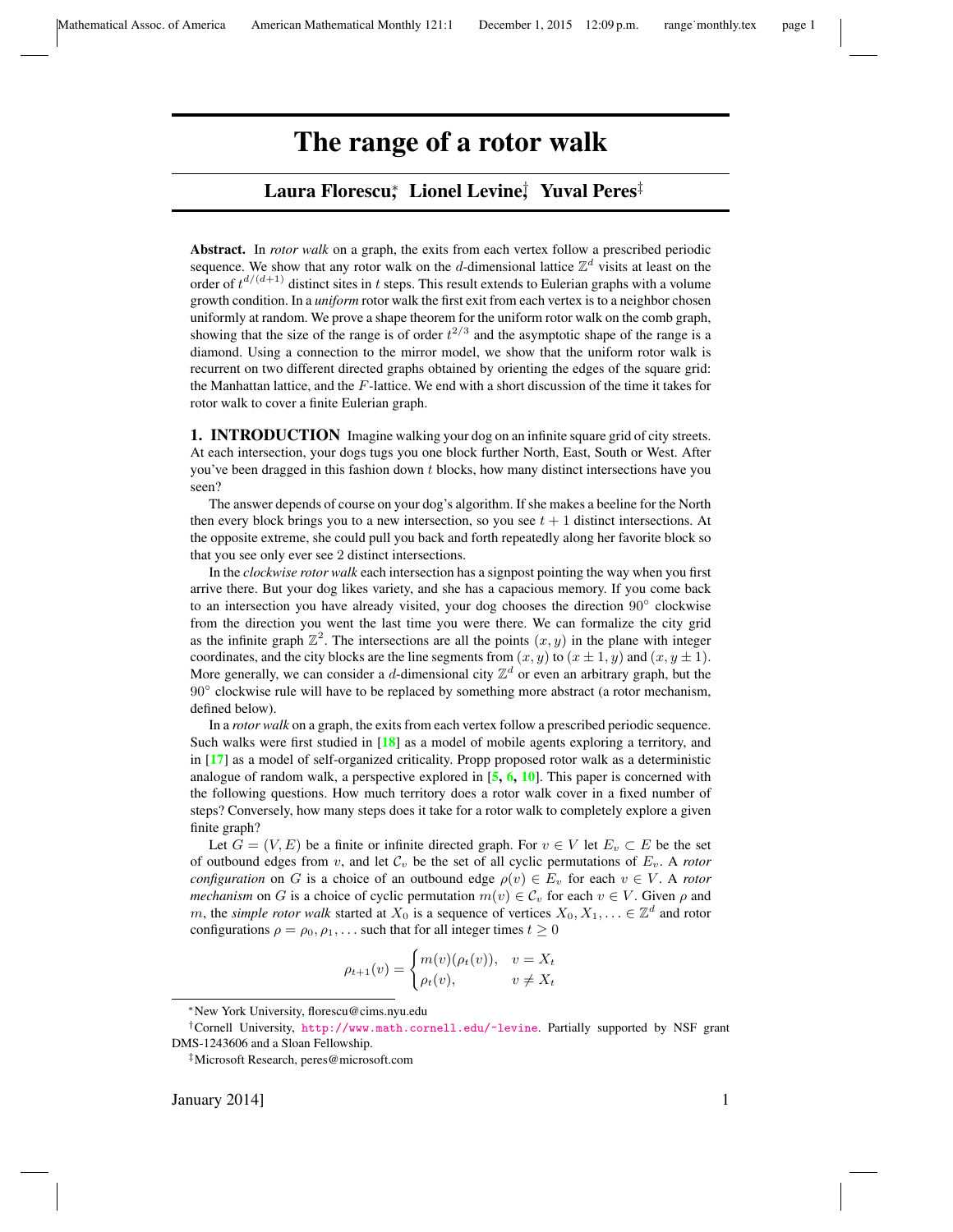and

$$
X_{t+1} = \rho_{t+1}(X_t)^+
$$

where  $e^+$  denotes the target of the directed edge e. In words, the rotor at  $X_t$  "rotates" to point to a new neighbor of  $X_t$  and then the walker steps to that neighbor.

<span id="page-1-2"></span>We have chosen the retrospective rotor convention—each rotor at an already visited vertex indicates the direction of the most recent exit from that vertex—because it makes a few of our results such as Lemma [2.2](#page-4-0) easier to state.



Figure 1. The range of a clockwise uniform rotor walk on  $\mathbb{Z}^2$  after 80 returns to the origin. The mechanism  $m$  cycles through the four neighbors in clockwise order (North, East, South, West), and the initial rotors  $\rho(v)$ were oriented independently North, East, South or West, each with probability 1/4. Colors indicate the first twenty excursion sets  $A_1, \ldots, A_{20}$ , defined in §[2.](#page-4-1)

The *range* of rotor walk at time t is the set

$$
R_t = \{X_1, \ldots, X_t\}.
$$

We investigate the size of the range,  $\#R_t$ , in terms of the growth rate of balls in the underlying graph G. Fix an origin  $o \in V$  (the starting point of our rotor walk). For  $r \in \mathbb{N}$  the *ball* of radius r centered at o, denoted  $B(o, r)$ , is the set of vertices reachable from o by a directed path of length  $\leq r$ . Suppose that there are constants  $d, k > 0$  such that

<span id="page-1-0"></span>#B(o, r) ≥ kr<sup>d</sup> (1)

for all  $r > 1$ . Intuitively, this condition says that G is "at least d-dimensional."

A directed graph is called *Eulerian* if each vertex has as many incoming as outgoing edges. In particular, any undirected graph can be made Eulerian by converting each edge into a pair of oppositely oriented directed edges.

<span id="page-1-1"></span>Theorem 1.1. *For any Eulerian graph* G *of bounded degree satisfying [\(1\)](#page-1-0), the number of distinct sites visited by a rotor walk started at* o *in* t *steps satisfies*

$$
\#R_t \ge ct^{d/(d+1)}.
$$

*for a constant*  $c > 0$  *depending only on*  $G$  *(and not on*  $\rho$  *or m).* 

2 **C** THE MATHEMATICAL ASSOCIATION OF AMERICA [Monthly 121]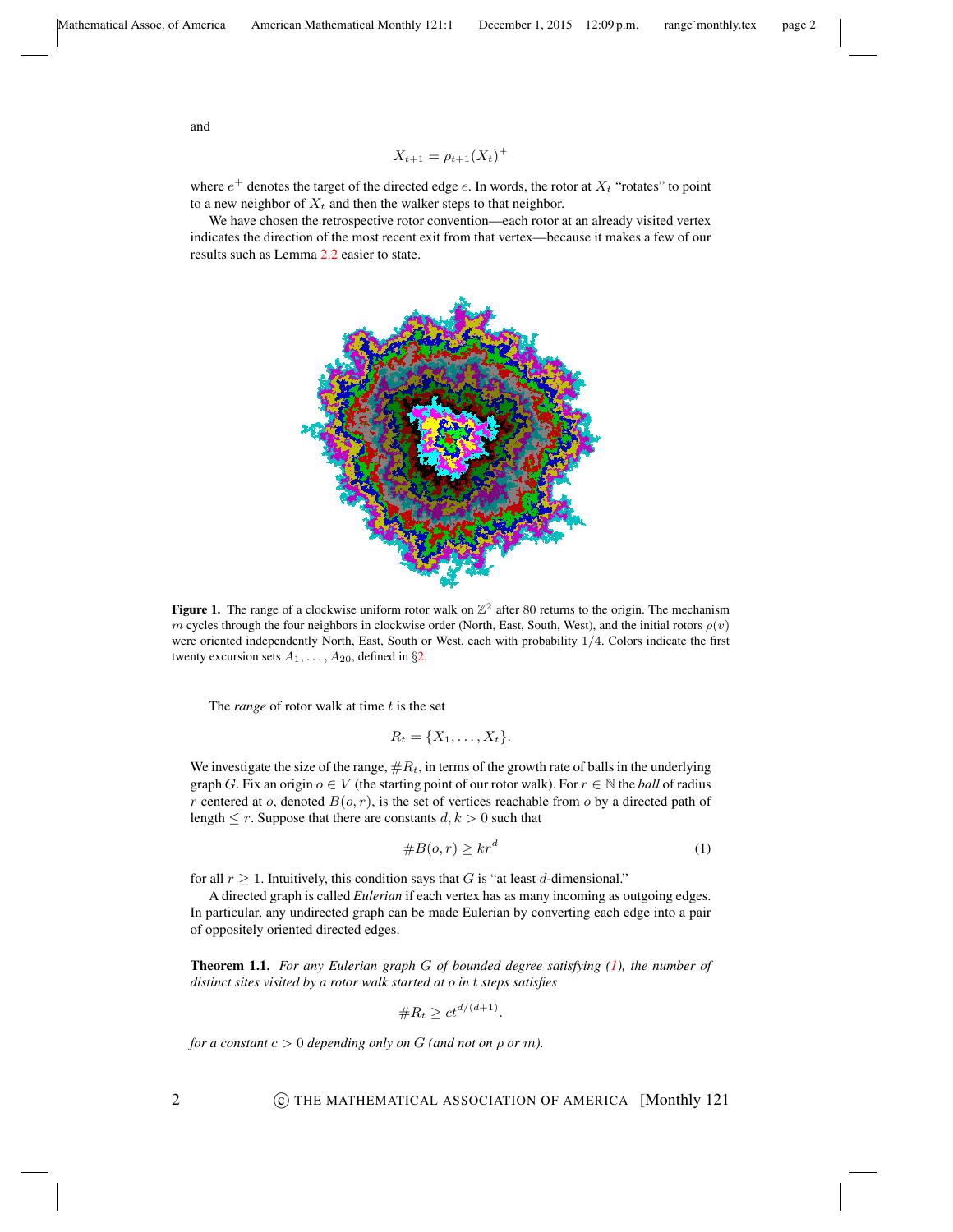Priezzhev et al. [[17](#page-13-1)] and Povolotsky et al. [[16](#page-13-2)] gave a heuristic argument that  $#R_t$  has order  $t^{2/3}$  for the clockwise rotor walk on  $\mathbb{Z}^2$  with uniform random initial rotors. Theorem [1.1](#page-1-1) gives a lower bound of this order, and our proof is directly inspired by their argument.

The upper bound promises to be more difficult because it depends on the initial rotor configuration  $\rho$ . Indeed, the next theorem shows that for certain  $\rho$ , the number of visited sites  $\#R_t$  grows linearly in t (which we need not point out is much faster than  $t^{2/3}$ !). Rotor walk is called *recurrent* if  $X_t = X_0$  for infinitely many t, and *transient* otherwise.

<span id="page-2-0"></span>Theorem 1.2. *For any Eulerian graph* G *and any mechanism* m*, if the initial rotor configuration* ρ *has an infinite path directed toward* o*, then rotor walk started at* o *is transient and*

$$
\#R_t \geq \frac{t}{\Delta},
$$

*where*  $\Delta$  *is the maximal degree of a vertex in G.* 

Theorems [1.1](#page-1-1) and  $1.2$  are proved in  $\S$ [3.](#page-5-0) But enough about the size of the range; what about its shape? Each pixel in Figure [1](#page-1-2) corresponds to a vertex of  $\mathbb{Z}^2$ , and  $R_t$  is the set of all colored pixels (the different colors correspond to *excursions* of the rotor walk, defined in §[2\)](#page-4-1); the mechanism m is clockwise, and the initial rotors  $\rho$  independently point North, East, South, or West with probability  $1/4$  $1/4$  each. Although the set  $R_t$  of Figure 1 looks far from round, Kapri and Dhar have conjectured that for very large  $t$  it becomes nearly a circular disk! From now on, by **uniform rotor walk** we will always mean that the initial rotors  $\{\rho(v)\}_{v\in V}$  are independent and uniformly distributed on  $E_v$ .

<span id="page-2-1"></span>**Conjecture 1.3 (Kapri-Dhar [\[13\]](#page-13-3)).** The set of sites  $R_t$  visited by the clockwise uniform rotor walk in  $\mathbb{Z}^2$  is asymptotically a disk. There exists a constant c such that for any  $\epsilon > 0$ ,

$$
\mathbb{P}\{\mathcal{D}_{(c-\epsilon)t^{1/3}}\subset R_t\subset \mathcal{D}_{(c+\epsilon)t^{1/3}}\}\to 1
$$

as  $t \to \infty$ , where  $\mathcal{D}_r = \{ (x, y) \in \mathbb{Z}^2 : x^2 + y^2 < r^2 \}.$ 

<span id="page-2-2"></span>

Figure 2. A piece of the comb graph (left) and the set of sites visited by a uniform rotor walk on the comb graph in 10000 steps.

We are a long way from proving anything like Conjecture [1.3,](#page-2-1) but we can show that an analogous shape theorem holds on a much simpler graph, the *comb* obtained from  $\mathbb{Z}^2$  by deleting all horizontal edges except those along the  $x$ -axis (Figure [2\)](#page-2-2).

January 2014]  $\frac{3}{3}$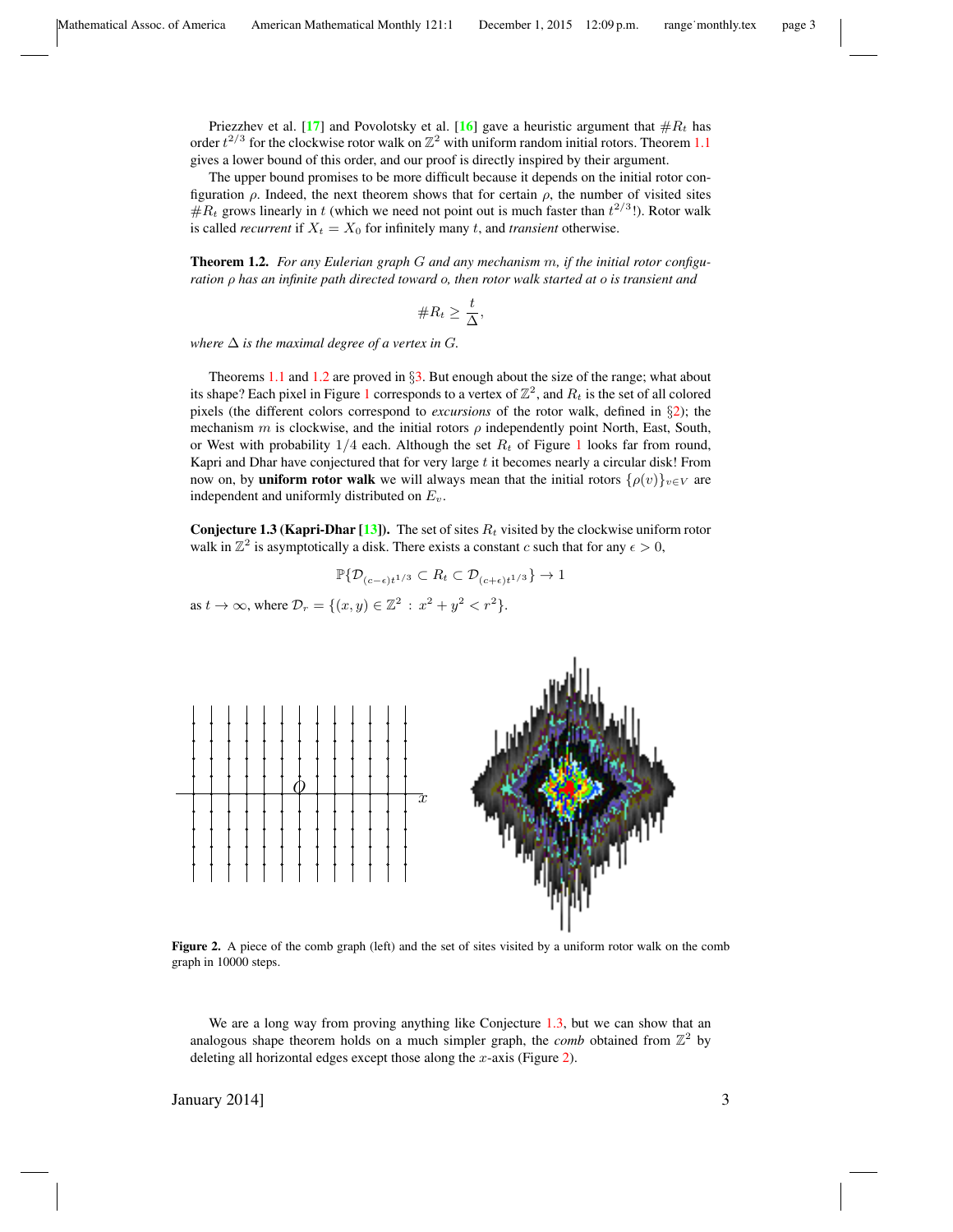<span id="page-3-2"></span>**Theorem 1.4.** For uniform rotor walk on the comb graph,  $\#R_t$  has order  $t^{2/3}$  and the asymp*totic shape of*  $R_t$  *is a diamond.* 

For the precise statement, see  $\S 4$ . This result contrasts with random walk on the comb, for which the expected number of sites visited is only on the order of  $t^{1/2} \log t$  as shown by Pach and Tardos [[15](#page-13-4)]. Thus the uniform rotor walk explores the comb more efficiently than random walk. (On the other hand, it is conjectured to explore  $\mathbb{Z}^2$  less efficiently than random walk!)

The main difficulty in proving upper bounds for  $#R_t$  lies in showing that the uniform rotor walk is recurrent. This seems to be a difficult problem in  $\mathbb{Z}^2$ , but we can show it for two different directed graphs obtained by orienting the edges of  $\mathbb{Z}^2$ : the Manhattan lattice and the  $F$ -lattice, pictured in Figure [3.](#page-3-0) The  $F$ -lattice has two outgoing horizontal edges at every odd node and two outgoing vertical edges at every even node (we call  $(x, y)$  odd or even according to whether  $x + y$  is odd or even). The Manhattan lattice is full of one-way streets: rows alternate pointing left and right, while columns alternate pointing up and down.

<span id="page-3-0"></span>

Figure 3. Two different periodic orientations of the square grid with indegree and outdegree 2.

<span id="page-3-1"></span>Theorem 1.5. *Uniform rotor walk is recurrent on both the* F*-lattice and the Manhattan lattice.*

The proof uses a connection to the mirror model and critical bond percolation on  $\mathbb{Z}^2$ ; see §[5.](#page-8-0)

Theorems [1.1](#page-1-1)[-1.5](#page-3-1) bound the rate at which rotor walk explores various infinite graphs. In §[6](#page-11-0) we bound the time it takes a rotor walk to completely explore a given finite graph.

Related work By comparing to a branching process, Angel and Holroyd [[1](#page-12-3)] showed that uniform rotor walk on the infinite b-ary tree is transient for  $b \geq 3$  and recurrent for  $b = 2$ . In the latter case the corresponding branching process is critical, and the distance traveled by rotor walk before returning n times to the root is doubly exponential in  $n$ . They also studied rotor walk on a singly infinite comb with the "most transient" initial rotor configuration ρ. They showed that if *n* particles start at the origin, then order  $\sqrt{n}$  of them escape to infinity (more generally, order  $n^{1-2^{1-d}}$  for a d-dimensional analogue of the comb).

In *rotor aggregation*, each of n particles starting at the origin performs rotor walk until reaching an unoccupied site, which it then occupies. For rotor aggregation in  $\mathbb{Z}^d$ , the asymptotic shape of the set of occupied sites is a Euclidean ball [[14](#page-13-5)]. For the layered square lattice ( $\mathbb{Z}^2$  with an outward bias along the x- and y-axes) the asymptotic shape becomes a diamond [[12](#page-13-6)]. Huss and Sava [[11](#page-12-4)] studied rotor aggregation on the 2-dimensional comb with the "most recurrent" initial rotor configuration. They showed that at certain times the boundary of the set of occupied sites is composed of four segments of exact parabolas. It is interesting to compare their result with Theorem [1.4:](#page-3-2) The asymptotic shape, and even the scaling, is different.

4 c THE MATHEMATICAL ASSOCIATION OF AMERICA [Monthly 121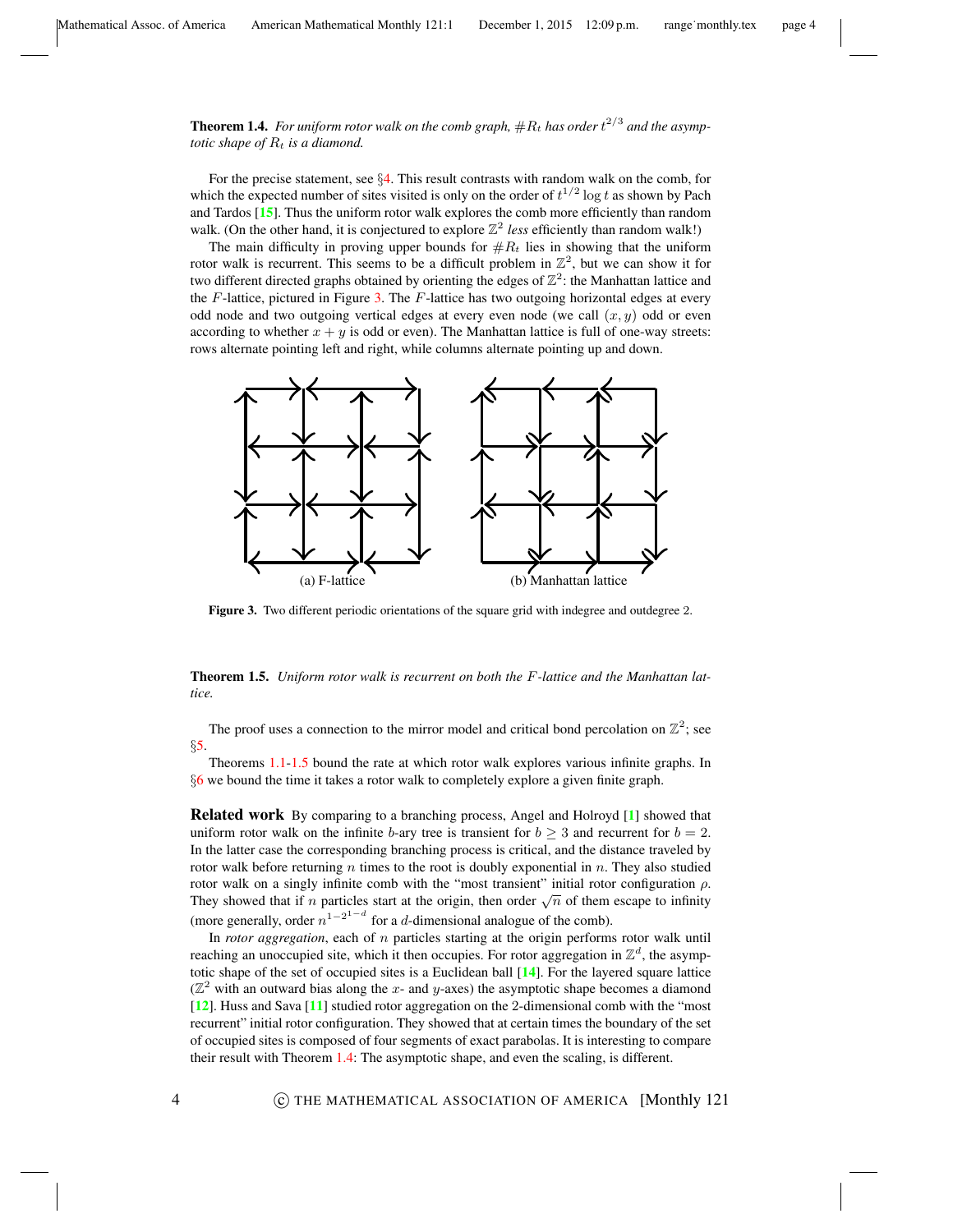<span id="page-4-1"></span>**2. EXCURSIONS** Let  $G = (V, E)$  be a connected Eulerian graph. In this section G can be either finite or infinite, and the rotor mechanism  $m$  can be arbitrary. The main idea of the proof of Theorem [1.1](#page-1-1) is to decompose rotor walk on  $G$  into a sequence of excursions. This idea was also used in [[2](#page-12-5)] to construct recurrent rotor configurations on  $\mathbb{Z}^d$  for all d, and in  $[3, 4, 19]$  $[3, 4, 19]$  $[3, 4, 19]$  $[3, 4, 19]$  $[3, 4, 19]$  $[3, 4, 19]$  $[3, 4, 19]$  to bound the cover time of rotor walk on a finite graph (about which we say more in §[6\)](#page-11-0). For a vertex  $o \in V$  we write  $deg(o)$  for the number of outgoing edges from o, which equals the number of incoming edges since  $G$  is Eulerian.

Definition. An *excursion* from *o* is a rotor walk started at *o* and run until it returns to *o* exactly  $deg(o)$  times.

More formally, let  $(X_t)_{t>0}$  be a rotor walk started at  $X_0 = o$ . For  $t \geq 0$  let

$$
u_t(x) = \#\{1 \le s \le t : X_s = x\}.
$$

For  $n \geq 0$  let

$$
T(n) = \min\{t \ge 0 : u_t(o) \ge n \deg(o)\},\
$$

be the time taken for the rotor walk to complete  $n$  excursions from  $o$  (with the convention that min of the empty set is  $\infty$ ). For all  $n \geq 1$  such that  $T(n-1) < \infty$ , define

$$
e_n \equiv u_{T(n)} - u_{T(n-1)}
$$

so that  $e_n(x)$  counts the number of visits to x during the nth excursion. To make sense of this expression when  $T(n) = \infty$ , we write  $u_{\infty}(x) \in \mathbb{N} \cup \{\infty\}$  for the increasing limit of the sequence  $u_t(x)$ .

Our first lemma says that each  $x \in V$  is visited at most  $deg(x)$  times per excursion. The assumption that  $G$  is Eulerian is crucial here.

<span id="page-4-2"></span>Lemma 2.1. *[[2](#page-12-5), Lemma 8]; [[4](#page-12-7),* §*4.2] For any initial rotor configuration* ρ*,*

$$
e_1(x) \le \deg(x) \qquad \forall x \in V.
$$

*Proof.* If the rotor walk never traverses the same directed edge twice, then  $u_t(x) \leq \deg(x)$ for all t and x, so we are done. Otherwise, consider the smallest t such that  $(X_s, X_{s+1}) =$  $(X_t, X_{t+1})$  for some  $s < t$ . By definition, rotor walk reuses an outgoing edge from  $X_t$  only after it has used all of the outgoing edges from  $X_t$ . Therefore, at time t the vertex  $X_t$  has been visited deg( $X_t$ ) + 1 times, but by the minimality of t each incoming edge to  $X_t$  has been traversed at most once. Since G is Eulerian it follows that  $X_t = X_0 = o$  and  $t = T(1)$ .

Therefore every directed edge is used at most once during the first excursion, so each  $x \in V$  is visited at most  $\deg(x)$  times during the first excursion.

<span id="page-4-0"></span>**Lemma 2.2.** *If*  $T(1) < \infty$  *and there is a directed path of <u>initial</u> rotors from x to o, then* 

$$
e_1(x) = \deg(x).
$$

*Proof.* Let y be the first vertex after x on the path of initial rotors from x to o. By induction on the length of this path, y is visited exactly  $deg(y)$  times in an excursion from o. Each incoming edge to  $y$  is traversed at most once by Lemma [2.1,](#page-4-2) so in fact each incoming edge to y is traversed exactly once. In particular, the edge  $(x, y)$  is traversed. Since  $\rho(x) = (x, y)$ , the edge  $(x, y)$  is the last one traversed out of x, so x must be visited at least  $deg(x)$  times.

If G is finite, then  $T(n) < \infty$  for all n, since by Lemma [2.1](#page-4-2) the number of visits to a vertex is at most or equal to the degree of that vertex. If  $G$  is infinite, then depending on the rotor mechanism m and initial rotor configuration  $\rho$ , rotor walk may or may not complete an excursion from o. In particular, Lemma [2.2](#page-4-0) implies the following.

January 2014] 5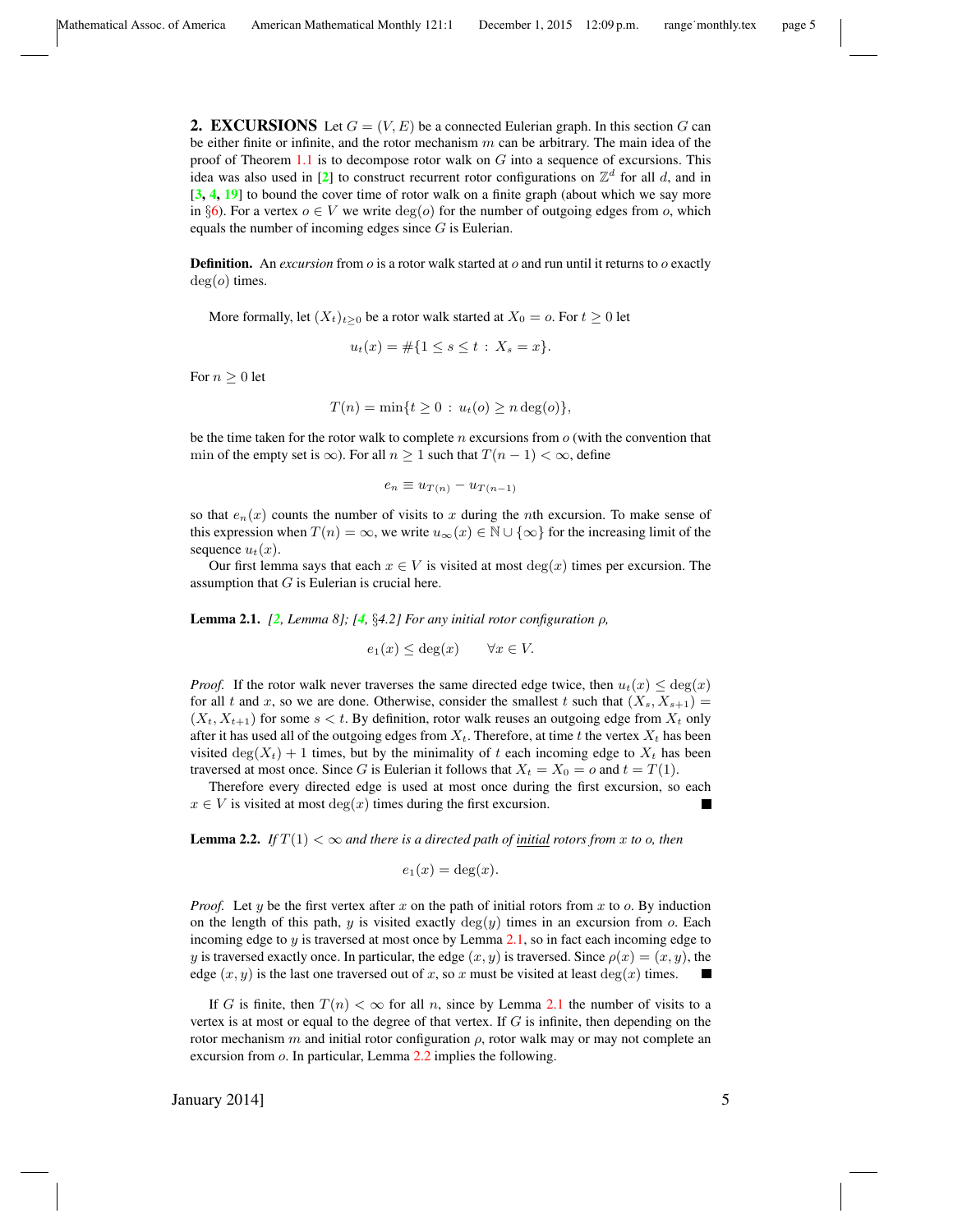<span id="page-5-4"></span>**Corollary 2.3.** *If*  $\rho$  *has an infinite path directed toward o, then*  $T(1) = \infty$ *.* 

Now let

$$
A_n = \{ x \in V : e_n(x) > 0 \}
$$

be the set of sites visited during the *n*th excursion. We also set  $e_0 = \delta_o$  (where, as usual,  $\delta_o(x) = 1$  if  $x = o$  and 0 otherwise) and  $A_0 = \{o\}$ . For a subset  $A \subset V$ , define its outer boundary ∂A as the set

$$
\partial A := \{ y \notin A : (x, y) \in E \text{ for some } x \in A \}.
$$

<span id="page-5-1"></span>**Lemma 2.4.** *For each*  $n \geq 0$ , *if*  $T(n+1) < \infty$  *then* 

- (i)  $e_{n+1}(x) \leq \deg(x)$  *for all*  $x \in V$ *,*
- (ii)  $e_{n+1}(x) = \deg(x)$  *for all*  $x \in A_n$ ,
- (iii)  $A_{n+1} \supseteq A_n \cup \partial A_n$ .

*Proof.* Part (i) is immediate from Lemma [2.1.](#page-4-2)

Part (ii) follows from Lemma [2.2](#page-4-0) and the observation that in the rotor configuration  $\rho_{T(n)}$ , the rotor at each  $x \in A_n$  points along the edge traversed most recently from x, so for each  $x \in A_n$  there is a directed path of rotors in  $\rho_{T(n)}$  leading to  $X_{T(n)} = o$ .

Part (iii) follows from (ii): the  $(n + 1)$ st excursion traverses each outgoing edge from each  $x \in A_n$ , so in particular it visits each vertex in  $A_n \cup \partial A_n$ .

Note that the balls  $B(o, n)$  can be defined inductively by  $B(o, 0) = \{o\}$  and

$$
B(o, n+1) = B(o, n) \cup \partial B(o, n)
$$

for each  $n \geq 0$ . Inducting on n using Lemma [2.4\(](#page-5-1)iii), we obtain the following.

<span id="page-5-2"></span>**Corollary 2.5.** *For each*  $n \geq 1$ *, if*  $T(n) < \infty$ *, then*  $B(o, n) \subseteq A_n$ *.* 

Rotor walk is called *recurrent* if  $T(n) < \infty$  for all n. Consider the rotor configuration  $\rho_{T(n)}$  at the end of the *n*th excursion. By Lemma [2.4,](#page-5-1) each vertex in  $x \in A_n$  is visited exactly  $deg(x)$  times during the Nth excursion for each  $N \geq n + 1$ , so we obtain the following.

**Corollary 2.6.** *For a recurrent rotor walk,*  $\rho_{T(N)}(x) = \rho_{T(n)}(x)$  *for all*  $x \in A_n$  *and all*  $N \geq n$ .

The following proposition is a kind of converse to Lemma [2.4](#page-5-1) in the case of undirected graphs.

<span id="page-5-3"></span>**Proposition [2](#page-12-5).7.** *[[3](#page-12-6), Lemma 3]; [2, Prop. 11] Let*  $G = (V, E)$  *be an undirected graph. For a sequence*  $S_1, S_2, \ldots \subset V$  *of sets inducing connected subgraphs such that*  $S_{n+1} \supseteq S_n \cup \partial S_n$ *for all*  $n \geq 1$ *, and any vertex*  $o \in S_1$ *, there exists a rotor mechanism m and initial rotors* ρ *such that the* n*th excursion for rotor walk started at* o *traverses each edge incident to* S<sup>n</sup> *exactly once in each direction, and no other edges.*

<span id="page-5-0"></span>**3. LOWER BOUND ON THE RANGE** In this section  $G = (V, E)$  is an infinite connected Eulerian graph. Fix an origin  $o \in V$  and let  $v(n)$  be the number of directed edges incident to the ball  $B(o, n)$ . Let  $W(m) = \sum_{n=0}^{m-1} v(n)$ . Write  $W^{-1}(t) = \min\{m \in \mathbb{N} :$  $W(m) > t$ .

Fix a rotor mechanism m and an initial rotor configuration  $\rho$  on G. For  $x \in V$  let  $u_t(x)$  be the number of times x is visited by a rotor walk started at  $o$  and run for t steps. In the proof of the next theorem, our strategy for lower bounding the size of the range

$$
R_t = \{ x \in V : u_t(x) > 0 \}
$$

6 **6 C** THE MATHEMATICAL ASSOCIATION OF AMERICA [Monthly 121]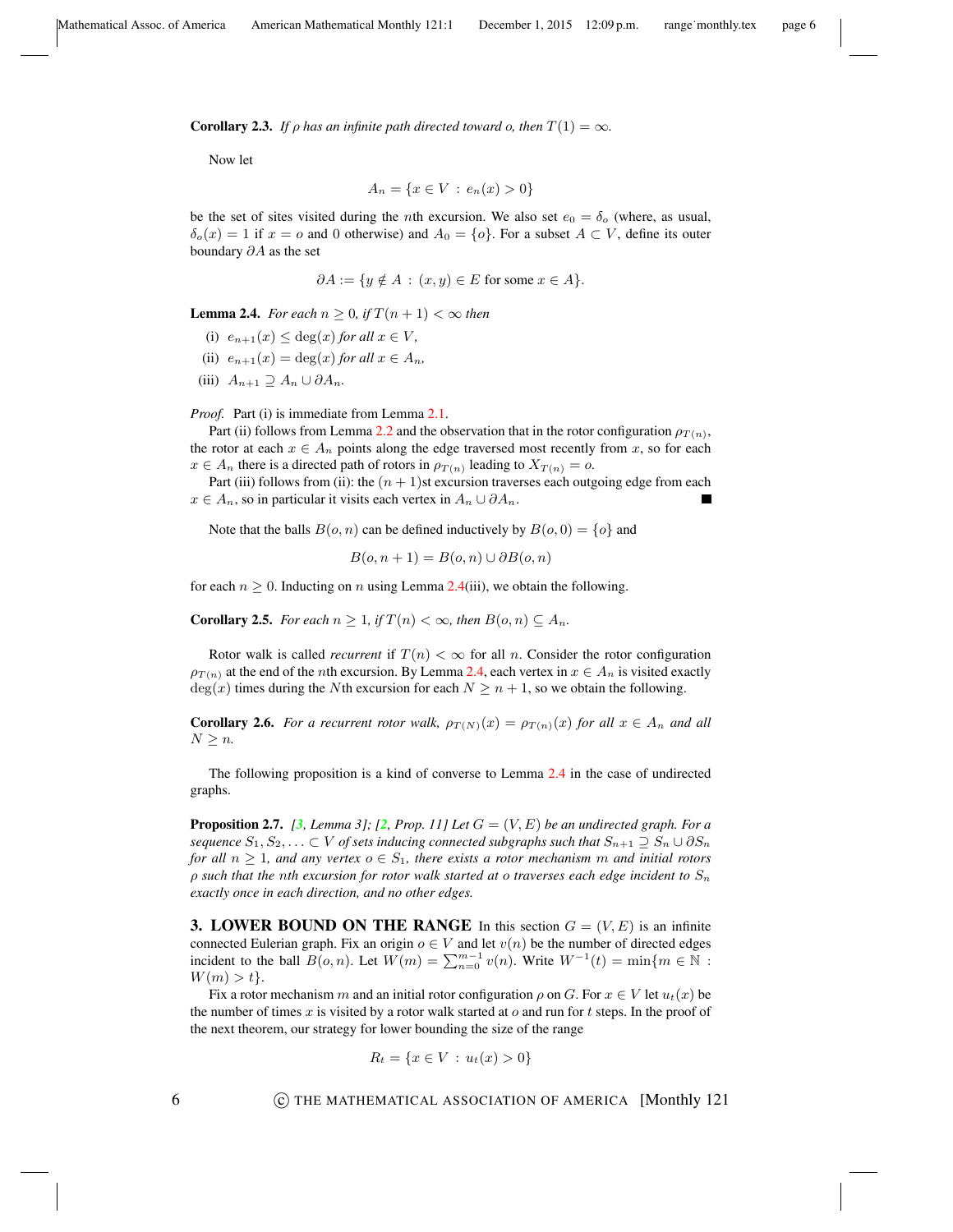will be to (i) upper bound the number of excursions completed by time  $t$ , in order to (ii) upper bound the number of times each vertex is visited, so that (iii) many distinct vertices must be visited.

<span id="page-6-1"></span>**Theorem 3.1.** *For any rotor mechanism m, any initial rotor configuration*  $\rho$  *on*  $G$ *, and any time*  $t \geq 0$ *, the following bounds hold.* 

- (i)  $\frac{u_t(o)}{\deg(o)} < W^{-1}(t)$ .
- (ii)  $\frac{u_t(x)}{\deg(x)} \leq \frac{u_t(o)}{\deg(o)} + 1$  *for all*  $x \in V$ *.*
- (iii) *Let*  $\Delta_t = \max_{x \in B(o,t)} \deg(x)$ *. Then*

<span id="page-6-0"></span>
$$
\#R_t \ge \frac{t}{\Delta_t(W^{-1}(t)+1)}.\tag{2}
$$

Before proving this theorem, let us see how it implies Theorem [1.1.](#page-1-1) The volume growth condition [\(1\)](#page-1-0) implies  $v(r) \ge kr^d$ , so  $W(r) \ge kr^{d+1}$  for a constant  $k'$ , so  $W^{-1}(t) \le$  $(t/k')^{1/(d+1)}$ . Now if G has bounded degree, then the right side of [\(2\)](#page-6-0) is at least  $ct^{d/(d+1)}$ for a constant  $c$  (which depends only on  $k$  and the maximal degree).

*Proof of Theorem [3.1.](#page-6-1)* We first argue that the total length  $T(m)$  of the first m excursions is at least  $W(m)$ . By Corollary [2.5,](#page-5-2) the *n*th excursion visits every site in the ball  $B(o, n)$ . Therefore, by Lemma [2.4\(](#page-5-1)ii), the  $(n + 1)$ st excursion visits every site  $x \in B(o, n)$  exactly  $deg(x)$  times, so the  $(n + 1)$ st excursion traverses each directed edge incident to  $B(o, n)$ . The length  $T(n + 1) - T(n)$  of the  $(n + 1)$ st excursion is therefore at least  $v(n)$ . Summing over  $n < m$  yields the desired inequality  $T(m) \ge W(m)$ . Now let  $m = W^{-1}(t)$ . Since  $t < W(m)$ , the rotor walk has not yet completed its mth excursion at time t, so  $u_t(o)$  $m \deg(o)$ , which proves (i).

Part (ii) now follows from Lemma [2.1,](#page-4-2) since  $e_1(x) = u_{T(1)}(x) \leq deg(x)$ . During each completed excursion, the origin o is visited deg(o) times while x is visited at most deg(x) times. The  $+1$  accounts for the possibility that time t falls in the middle of an excursion.

Part (iii) follows from the fact that  $t = \sum_{x \in B(o,t)} u_t(x)$ . By parts (i) and (ii), each term in the sum is at most  $\Delta_t(W^{-1}(t) + 1)$ , so there are at least  $t/(\Delta_t(W^{-1}(t) + 1))$  nonzero terms.

Pausing to reflect on the proof, we see that an essential step was the inclusion  $B(o, n) \subseteq$  $A_n$  of Corollary [2.5.](#page-5-2) Can this inclusion ever be an equality? Yes! By Proposition [2.7,](#page-5-3) if G is undirected then there exists a rotor walk (that is, a particular m and  $\rho$ ) for which

$$
A_n = B(o, n) \qquad \text{for all } n \ge 1.
$$

If  $G = \mathbb{Z}^d$  (or any undirected graph satisfying [\(1\)](#page-1-0) along with its upper bound counterpart,  $#B(o, n) \leq Kn^d$  for a constant K) then the range of this particular rotor walk satisfies  $R_{W(n)} = B(o, n)$  and hence

$$
\#R_t \le \#B(o, W^{-1}(t)) \le Ct^{d/(d+1)}
$$

for a constant  $C$ . So in this case the exponent in Theorem [1.1](#page-1-1) is best possible. We derived this upper bound just for a *particular* rotor walk, by choosing a rotor mechanism m and initial rotors ρ. For example, when  $G = \mathbb{Z}^2$  the rotor mechanism is clockwise and the initial rotors are shown in Figure [4.](#page-7-1) Next we are going to see that by varying  $\rho$  we can make  $\#R_t$  a lot larger.

Part (i) of the next theorem gives a sufficient condition for rotor walk to be transient. Parts (i) and (ii) together prove Theorem [1.2.](#page-2-0) Part (iii) shows that on a graph of bounded degree, the number of visited sites  $#R_t$  of a transient rotor walk grows linearly in t.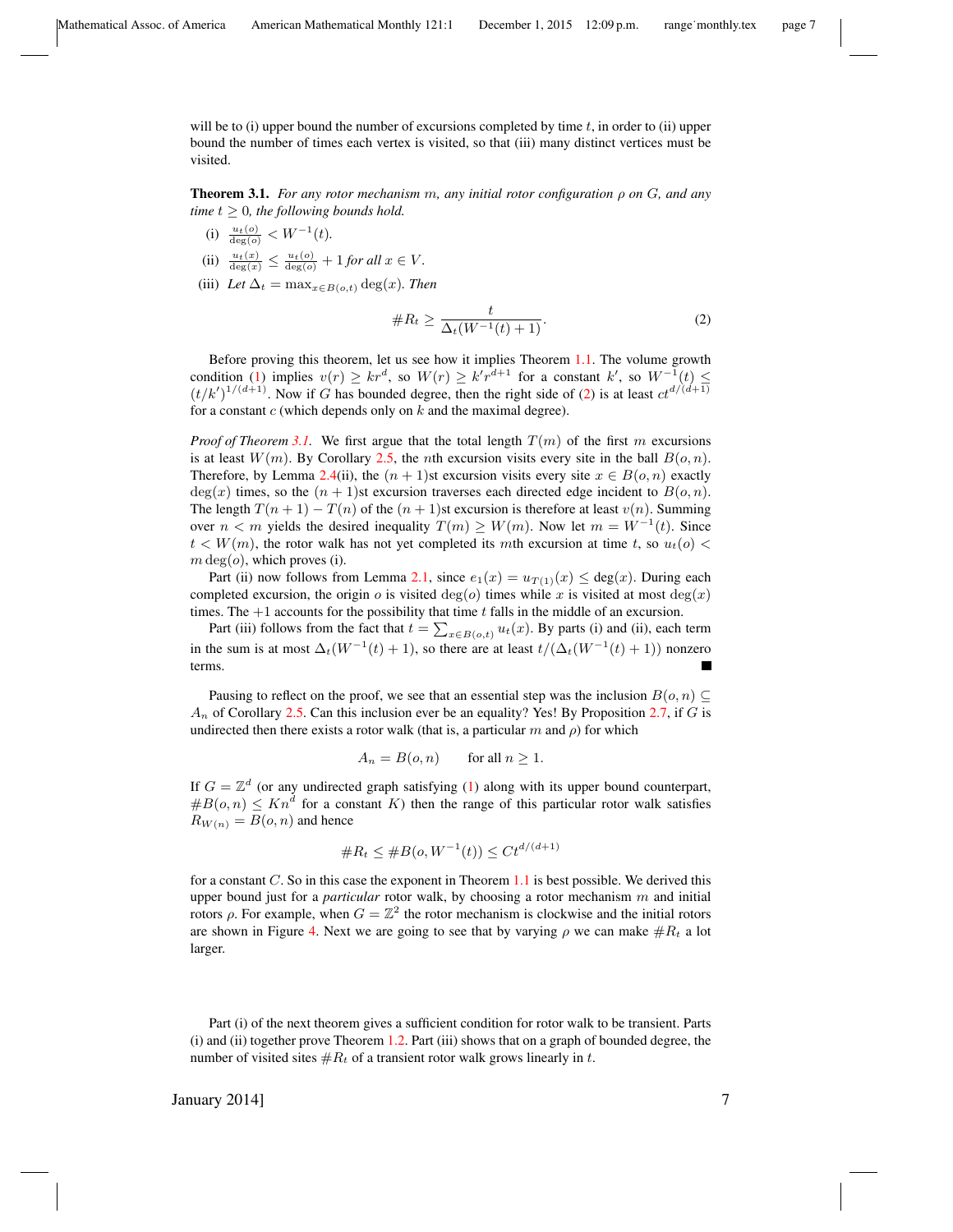<span id="page-7-1"></span>

Figure 4. Minimal range rotor configuration for  $\mathbb{Z}^2$ . The excursion sets are diamonds.

Theorem 3.2. *On any Eulerian graph, the following hold.*

- (i) If  $\rho$  has an infinite path of initial rotors directed toward the origin  $\rho$ , then  $u_t(o)$  <  $deg(o)$  *for all*  $t \geq 1$ *.*
- (ii) *If*  $u_t(o) < deg(o)$ *, then*  $#R_t \ge t/\Delta_t$  *where*  $\Delta_t = \max_{x \in B(o,t)} deg(x)$ *.*
- (iii) *If rotor walk is transient, then there is a constant*  $C = C(m, \rho)$  *such that*

$$
\#R_t \geq \frac{t}{\Delta_t} - C
$$

*for all*  $t \geq 1$ *.* 

*Proof.* (i) By Corollary [2.3,](#page-5-4) if  $\rho$  has an infinite path directed toward  $o$ , then rotor walk never completes its first excursion from o.

(ii) If rotor walk does not complete its first excursion, then it visits each vertex  $x$  at most  $deg(x)$  times by Lemma [2.1,](#page-4-2) so it must visit at least  $t/\Delta_t$  distinct vertices.

(iii) If rotor walk is transient, then for some  $n$  it does not complete its nth excursion, so this follows from part (ii) taking C to be the total length of the first  $n - 1$  excursions. П

<span id="page-7-0"></span>4. UNIFORM ROTOR WALK ON THE COMB The 2-dimensional *comb* is the subgraph of the square lattice  $\mathbb{Z}^2$  obtained by removing all of its horizontal edges except for those on the x-axis (Figure [2\)](#page-2-2). Vertices on the x-axis have degree 4, and all other vertices have degree 2.

Recall that the **uniform rotor walk** starts with independent random initial rotors  $\rho(v)$  with the uniform distribution on outgoing edges from  $v$ . The following result shows that the range of the uniform rotor walk on the comb is close to the diamond

$$
D_n := \{ (x, y) \in \mathbb{Z}^2 \, : \, |x| + |y| < n \}.
$$

<span id="page-7-2"></span>**Theorem 4.1.** *Consider uniform rotor walk on the comb with any rotor mechanism. Let*  $n \geq 2$ and  $t = \left\lfloor \frac{16}{3} n^3 \right\rfloor$ *. For any*  $a > 0$  *there exist constants*  $c, C > 0$  *such that* 

$$
\mathbb{P}\{D_{n-\sqrt{cn\log n}}\subset R_t\subset D_{n+\sqrt{cn\log n}}\}>1-Cn^{-a}.
$$

Since the bounding diamonds have area  $2n^2(1+o(1))$  while t has order  $n^3$ , it follows that the size of the range is of order  $t^{2/3}$ . More precisely, by the first Borel-Cantelli lemma,

$$
\frac{\#R_t}{t^{2/3}}\rightarrow \left(\frac{3}{2}\right)^{2/3}
$$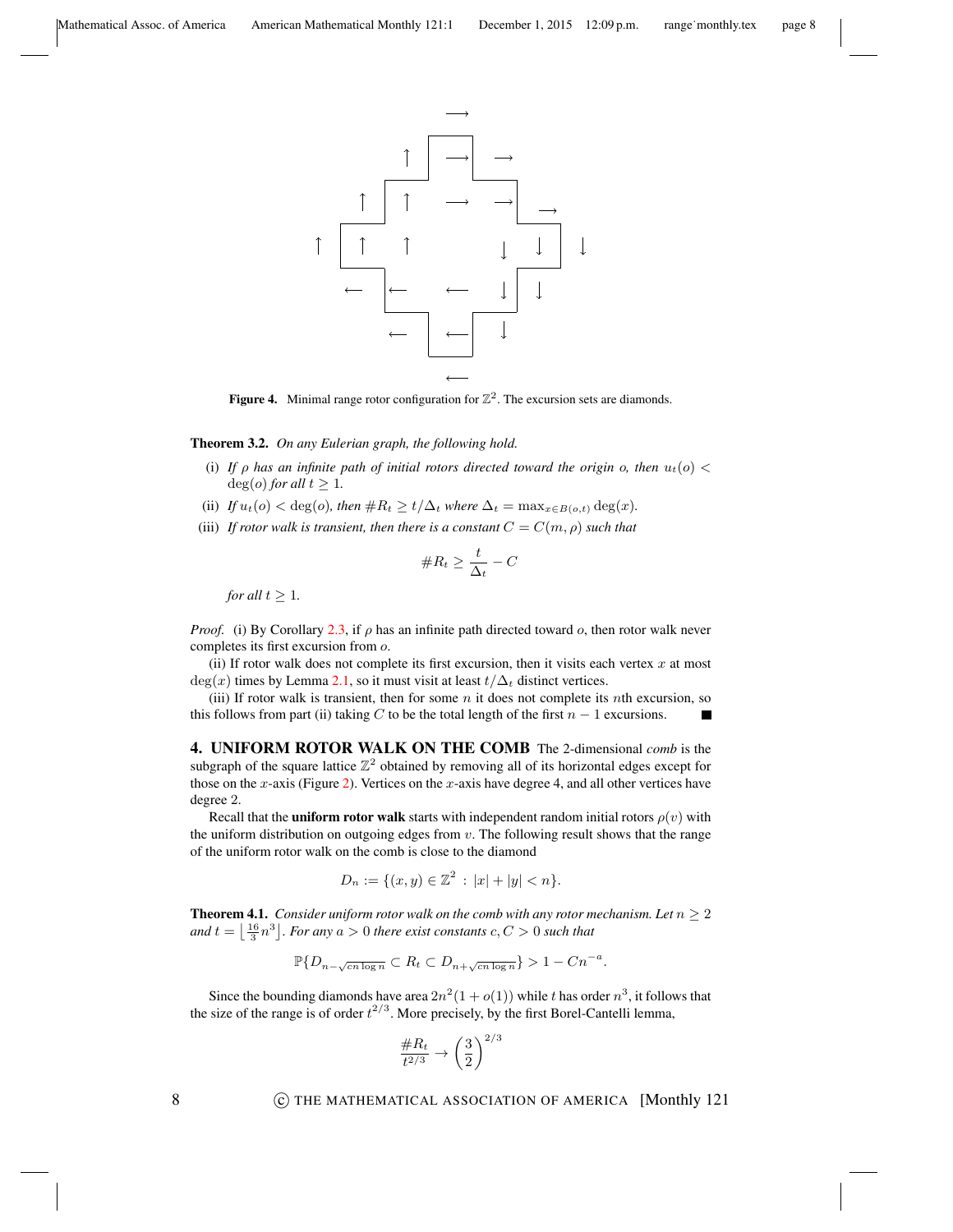<span id="page-8-1"></span>as  $t \to \infty$ , almost surely. See [[7](#page-12-8)] for more details.





The proof of Theorem [4.1](#page-7-2) is based on the observation that rotor walk on the comb, viewed at the times when it is on the x-axis, is a rotor walk on  $\mathbb{Z}$ . If  $0 < x_1 < x_2 < \dots$  are the positions of rotors on the positive x-axis that will send the walker left before right, and  $0 >$  $x_{-1} > x_{-2} > \ldots$  are the positions on the negative x-axis that will send the walker right before left, then the  $x$ -coordinate of the rotor walk on the comb follows a zigzag path: right from 0 to  $x_1$ , then left to  $x_{-1}$ , right to  $x_2$ , left to  $x_{-2}$ , and so on (Figure [5\)](#page-8-1).

Likewise, rotor walk on the comb, viewed at the times when it is on a fixed vertical line  $x = k$ , is also a rotor walk on Z. Let  $0 < y_{k,1} < y_{k,2} < \ldots$  be the heights of the rotors on the line  $x = k$  above the x-axis that initially send the walker down, and let  $0 > y_{k,-1} > y_{k,-2} >$ ... be the heights of the rotors on the line  $x = k$  below the x-axis that initially send the walker up.

We only sketch the remainder of the proof; the full details are in [[7](#page-12-8)]. For uniform initial rotors, the quantities  $x_i$  and  $y_{k,i}$  are sums of independent geometric random variables of mean 2. We have  $\mathbb{E}x_i = 2|i|$  and  $\mathbb{E}y_{k,j} = 2|j|$ . Standard concentration inequalities ensure that these quantities are close to their expectations, so that a rotor walk on the comb run for  $n/2$  excursions visits each site  $(x, 0) \in D_n$  about  $(n - |x|)/2$  times, and hence visits each site  $(x, y) \in D_n$  about  $(n - |x| - |y|)/2$  times. Summing over  $(x, y) \in D_n$  shows that the total time to complete these  $n/2$  excursions is about  $\frac{16}{3}n^3$ . With high probability, every site in the smaller diamond  $D_{n-\sqrt{cn \log n}}$  is visited at least once during these  $n/2$  excursions, whereas no site outside the larger diamond  $D_{n+\sqrt{cn\log n}}$  is visited.

<span id="page-8-0"></span>5. DIRECTED LATTICES AND THE MIRROR MODEL Figure [3](#page-3-0) shows two different orientations of the square grid  $\mathbb{Z}^2$ : The *F- lattice* has outgoing vertical arrows (N and S) at even sites, and outgoing horizontal arrows (E and W) at odd sites. The *Manhattan lattice* has every even row pointing  $E$ , every odd row pointing  $W$ , every even column pointing  $S$  and every odd column pointing  $N$ . In these two lattices every vertex has outdegree 2, so there is a unique rotor mechanism on each lattice (namely, exits from a given vertex alternate between the two outgoing edges) and a rotor walk is completely specified by its starting point and the initial rotor configuration  $\rho$ .

In this section we relate the uniform rotor walk on these lattices to percolation and the Lorenz mirror model [[9](#page-12-9), §13.3]. Consider the *half dual lattice*  $\mathbb{L}$ , a square grid whose vertices are the points  $(x + \frac{1}{2}, y + \frac{1}{2})$  for  $x, y \in \mathbb{Z}$  with  $x + y$  even, and the usual lattice edges:  $(x+\frac{1}{2},y+\frac{1}{2})-(x+\frac{1}{2},y-\frac{1}{2})$ ,  $(x+\frac{1}{2},y+\frac{1}{2})-(x-\frac{1}{2},y+\frac{1}{2})$ ,  $(x+\frac{1}{2},y+\frac{1}{2})-(x+\frac{1}{2},y+\frac{1}{2})$  $(\frac{3}{2}, y + \frac{1}{2}), (\overline{x} + \frac{1}{2}, y + \frac{2}{2}) - (\overline{x} + \frac{1}{2}, y + \frac{3}{2}).$  We consider critical bond percolation on L. Each possible lattice edge of L is either open or closed, independently with probability  $\frac{1}{2}$ .

Note that each vertex v of  $\mathbb{Z}^2$  lies on a unique edge  $e_v$  of L. We consider two different rules for placing two-sided mirrors at the vertices of  $\mathbb{Z}^2$ .

January 2014] 9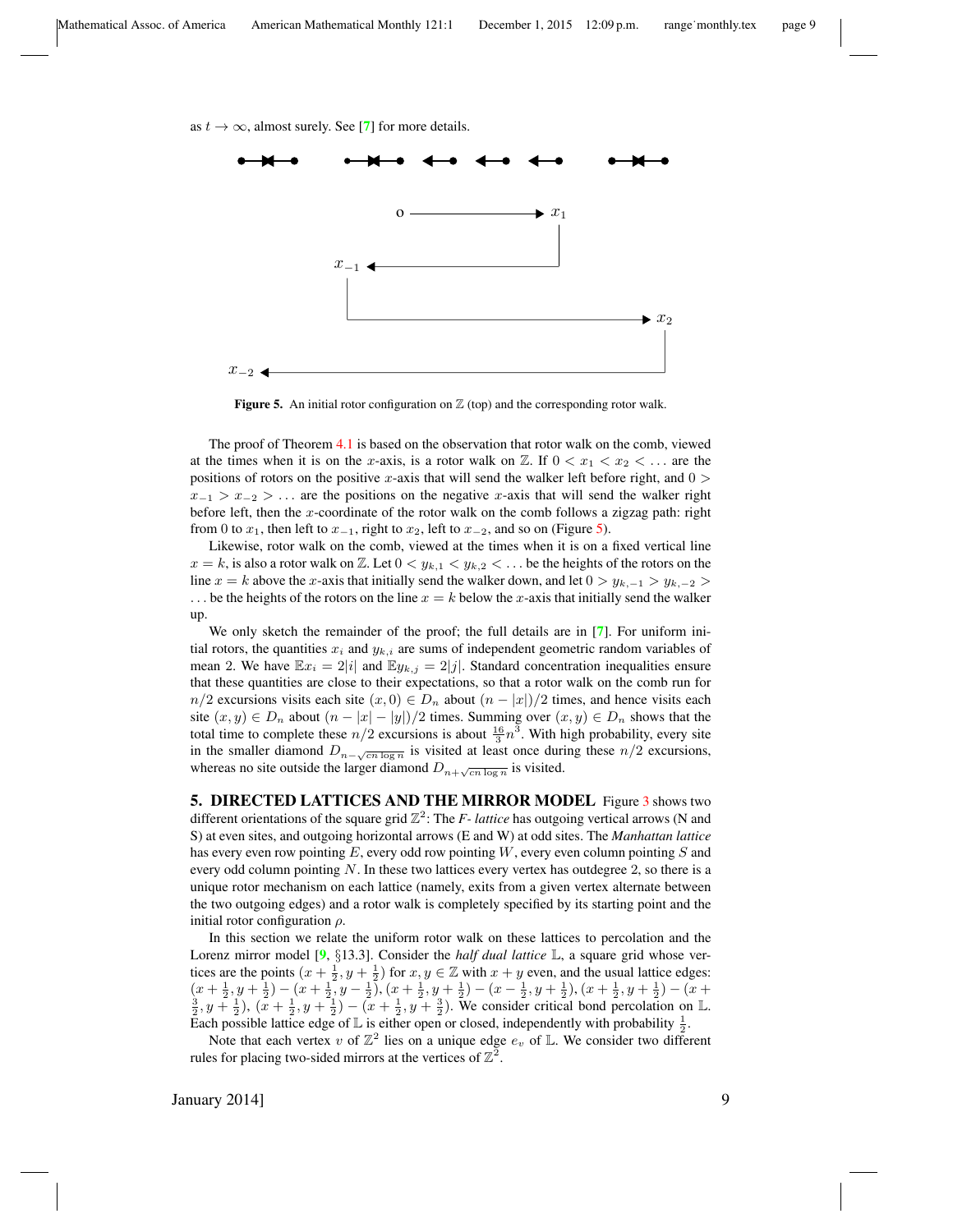- F-lattice: Each vertex  $v$  has a mirror, which is oriented parallel to  $e_v$  if  $e_v$  is closed and perpendicular to  $e_v$  if  $e_v$  is open.
- Manhattan lattice: If  $e_v$  is closed then v has a mirror oriented parallel to  $e_v$ ; otherwise v has no mirror.



Figure 6. Percolation on L: dotted blue edges are open, solid blue edges are closed. Shown in green are the corresponding mirrors on the F-lattice (left) and Manhattan lattice.

Consider now the *first glance mirror walk*: Starting at the origin o, it travels along a uniform random outgoing edge  $\rho(o)$ . On its first visit to each vertex  $v \neq \mathbb{Z}^2 - \{o\}$ , the walker behaves like a light ray. If there is a mirror at  $v$  then the walker reflects by a right angle, and if there is no mirror then the walker continues straight. At this point v is assigned the rotor  $\rho(v) = (v, w)$ where w is the vertex of  $\mathbb{Z}^2$  visited immediately after v. On all subsequent visits to v, the walker follows the usual rules of rotor walk.



Figure 7. Mirror walk on the Manhattan lattice.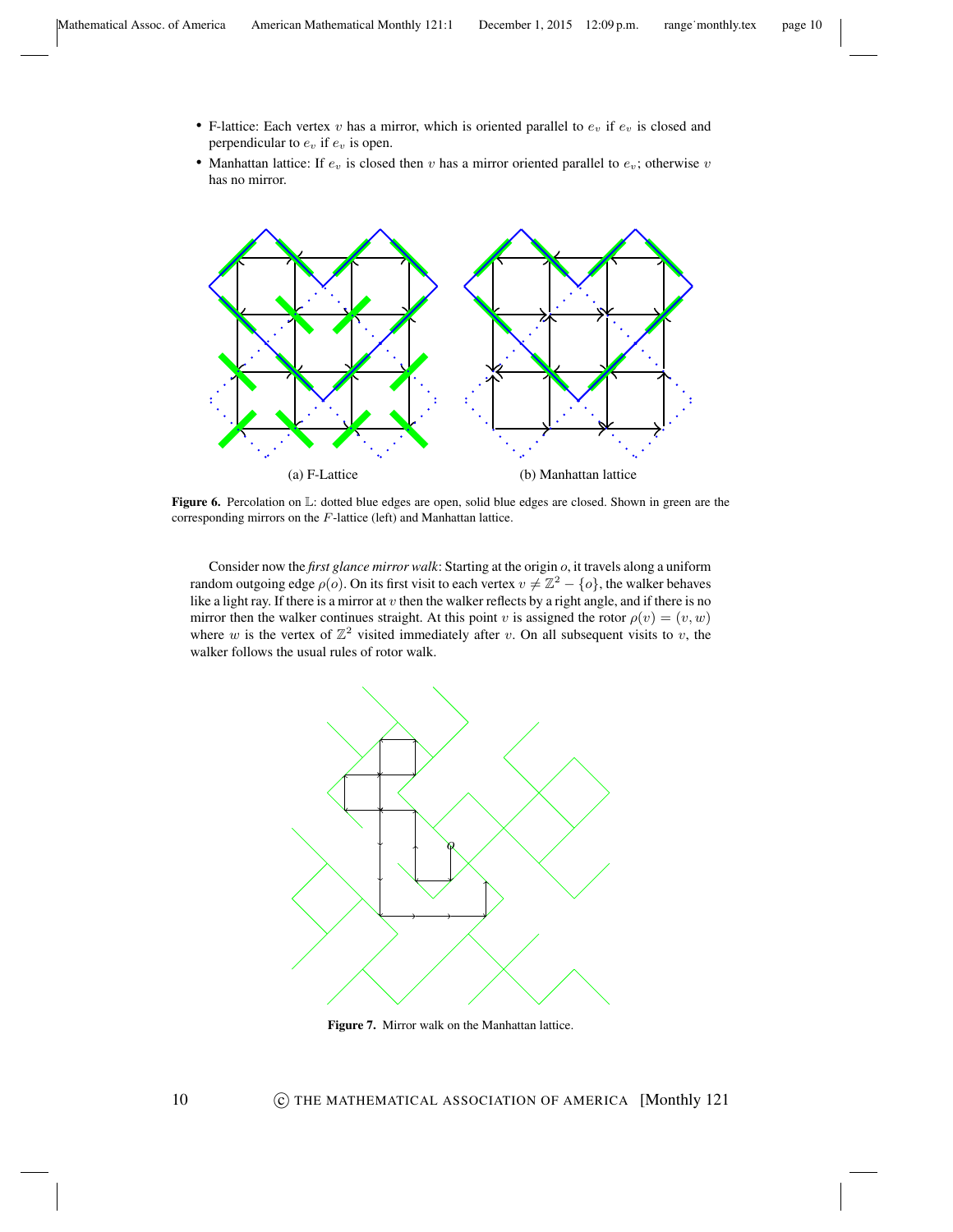Lemma 5.1. *With the mirror assignments described above, uniform rotor walk on the Manhattan lattice or the* F*-lattice has the same law as the first glance mirror walk.*

*Proof.* The mirror placements are such that the first glance mirror walk must follow a directed edge of the corresponding lattice. The rotor  $\rho(v)$  assigned by the first glance mirror walk when it first visits  $v$  is uniform on the outgoing edges from  $v$ ; this remains true even if we condition on the past, because all previously assigned rotors are independent of the status of the edge  $e_v$ (open or closed), and changing the status of  $e_v$  changes  $\rho(v)$ .

Write  $\beta_e = 1\{e \text{ is open}\}\.$  Given the random variables  $\beta_e \in \{0, 1\}$  indexed by the edges of  $\mathbb{L}$ , we have described how to set up mirrors and run a rotor walk, using the mirrors to reveal the initial rotors as needed. The next lemma holds pointwise in  $\beta$ .

<span id="page-10-0"></span>Lemma 5.2. *If there is a cycle of closed edges in* L *surrounding* o*, then rotor walk started at* o *returns to* o *at least twice before visiting any vertex outside the cycle.*

*Proof.* Denote by C the set of vertices v such that  $e<sub>v</sub>$  lies on the cycle, and by A the set of vertices enclosed by the cycle. Let w be the first vertex not in  $A \cup C$  visited by the rotor walk. Since the cycle surrounds o, the walker must arrive at w along an edge  $(v, w)$  where  $v \in C$ . Since  $e_v$  is closed, the walker reflects off the mirror  $e_v$  the first time it visits v, so only on the second visit to v does it use the outgoing edge  $(v, w)$ . Moreover, the two incoming edges to  $v$  are on opposite sides of the mirror. Therefore by minimality of  $w$ , the walker must use the same incoming edge  $(u, v)$  twice before visiting w. The first edge to be used twice is incident to the origin by Lemma [2.1,](#page-4-2) so the walk must return to the origin twice before visiting w.  $\Box$ 

Now we use a well-known theorem about critical bond percolation: there are infinitely many disjoint cycles of closed edges surrounding the origin. Together with Lemma [5.2](#page-10-0) this completes the proof that the uniform rotor walk is recurrent both on the Manhattan lattice and the F-lattice.

To make a quantitative statement, consider the probability of finding a closed cycle within a given annulus. The following result is a consequence of the Russo-Seymour-Welsh estimate and FKG inequality; see [[9](#page-12-9), 11.72].

<span id="page-10-1"></span>**Theorem 5.3.** Let  $S_\ell = [-\ell, \ell] \times [-\ell, \ell]$ . Then for all  $\ell \geq 1$ ,

P(there exists a cycle of closed edges surrounding the origin in  $S_{3\ell} - S_{\ell}$ ) > p

*for a constant*  $p$  *that does not depend on*  $\ell$ *.* 

Let  $u_t(o)$  be the number of visits to o by the first t steps of uniform rotor walk in the Manhattan or F-lattice.

**Theorem 5.4.** *For any*  $a > 0$  *there exists*  $c > 0$  *such that* 

$$
P(u_t(o) < c \log t) < t^{-a}.
$$

*Proof.* By Lemma [5.2,](#page-10-0) the event  $\{u_t(o) < k\}$  is contained in the event that at most  $k/2$  of the annuli  $S_{3j} - S_{3j-1}$  for  $j = 1, ..., \frac{1}{10} \log t$  contain a cycle of closed edges surrounding the origin. Taking  $k = c \log t$  for sufficiently small c, this event has probability at most  $t^{-a}$ by Theorem [5.3.](#page-10-1) Г

Although we used the same technique to show that the uniform rotor walk on these two lattices is recurrent, experiments suggest that behavior of the two walks is rather different. The number of distinct sites visited in t steps appears to be of order  $t^{2/3}$  on the Manhattan lattice but of order  $t$  for  $F$ -lattice. This difference is clearly visible in Figure [8.](#page-11-1)

January 2014]  $11$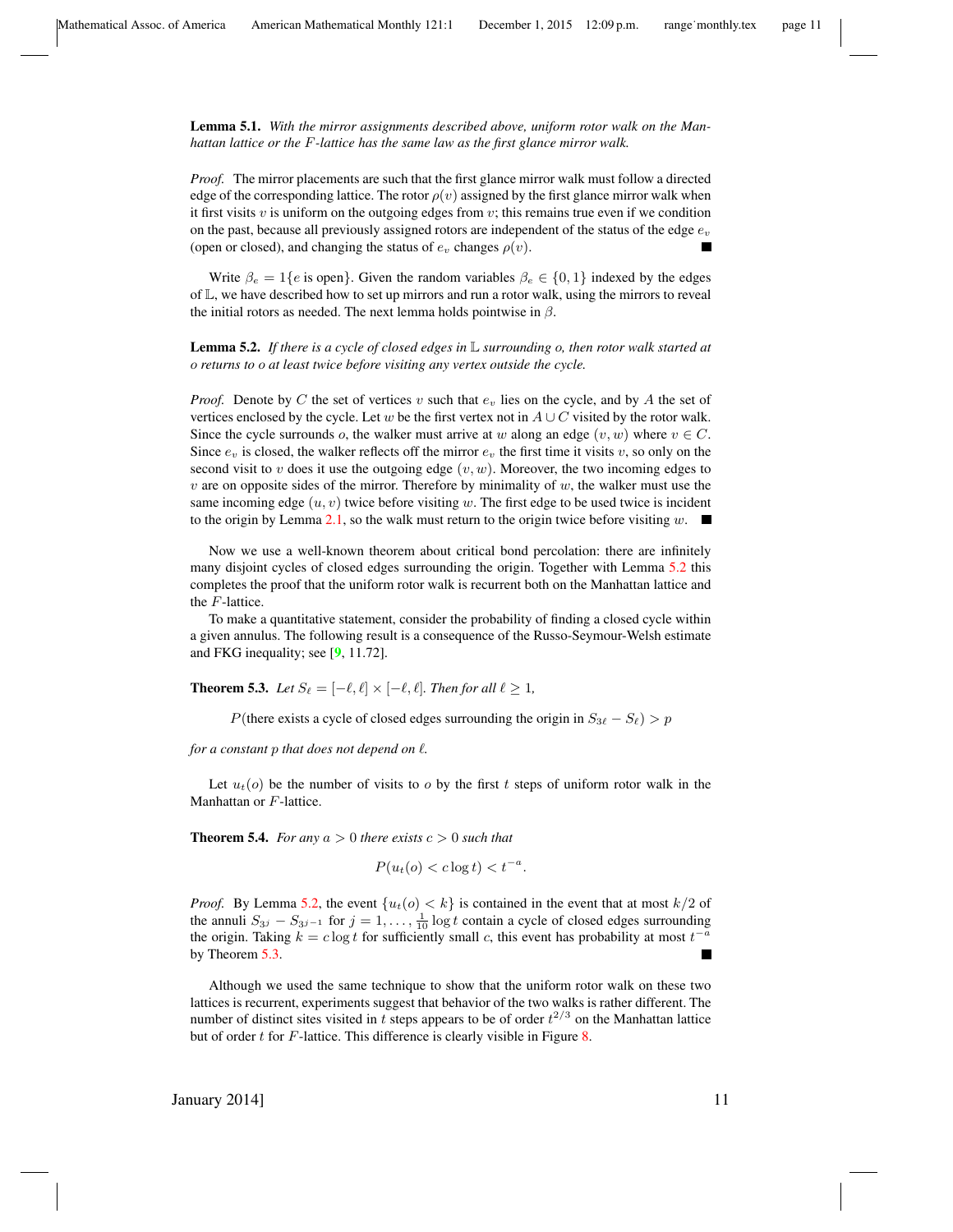<span id="page-11-1"></span>

Figure 8. Set of sites visited by uniform rotor walk after 250000 steps on the F-lattice and the Manhattan lattice (right). Green represents at least two visits to the vertex and red one visit.

# <span id="page-11-0"></span>6. TIME FOR ROTOR WALK TO COVER A FINITE EULERIAN GRAPH

Let  $(X_t)_{t>0}$  be a rotor walk on a finite connected Eulerian directed graph  $G = (V, E)$  with diameter D. The *vertex cover time* is defined by

$$
t_{\text{vertex}} = \min\{t \,:\, \{X_s\}_{s=1}^t = V\}.
$$

The *edge cover time* is defined by

$$
t_{\text{edge}} = \min\{t : \left\{ (X_{s-1}, X_s) \right\}_{s=1}^t = E \}
$$

where E is the set of directed edges. Yanovski, Wagner and Bruckstein [[19](#page-13-7)] show  $t_{\text{edge}} \leq$  $2D \# E$  for any Eulerian directed graph. Our next result improves this bound slightly, replacing  $2D$  by  $D + 1$ .

<span id="page-11-2"></span>Theorem 6.1. *For rotor walk on a finite Eulerian graph* G *of diameter* D*, with any rotor mechanism* m *and any initial rotor configuration* ρ*,*

$$
t_{vertex} \leq D \# E
$$

*and*

$$
t_{\text{edge}} \leq (D+1) \# E.
$$

*Proof.* Consider the time  $T(n)$  for rotor walk to complete n excursions from o. If G has diameter D then  $A_D = V$  by Corollary [2.5,](#page-5-2) and  $e_{D+1} \equiv$  deg by Lemma [2.4\(](#page-5-1)ii). It follows that  $t_{\text{vertex}} \leq T(D)$  and  $t_{\text{edge}} \leq T(D+1)$ . By Lemma [2.1,](#page-4-2) each directed edge is used at most once per excursion so  $T(n) \le n \# E$  for all  $n \ge 0$ .

Bampas et al. [[3](#page-12-6)] prove a corresponding lower bound: on any finite undirected graph there exist a rotor mechanism m and initial rotor configuration  $\rho$  such that  $t_{\text{vertex}} \geq \frac{1}{4}D \# E$ .

**Hitting times for random walk** The upper bounds for  $t_{\text{vertex}}$  and  $t_{\text{edge}}$  in Theorem [6.1](#page-11-2) match (up to a constant factor) those found by Friedrich and Sauerwald  $[8]$  $[8]$  $[8]$  on an impressive variety of graphs: regular trees, stars, tori, hypercubes, complete graphs, lollipops and expanders. Intriguingly, the method of [[8](#page-12-10)] is different. Using a theorem of Holroyd and Propp [[10](#page-12-2)] relating rotor walk to the expected time  $H(u, v)$  for *random* walk started at u to hit v, they infer that  $t_{\text{vertex}} \leq K + 1$  and  $t_{\text{edge}} \leq 3K$ , where

$$
K := \max_{u,v \in V} H(u,v) + \frac{1}{2} \left( \#E + \sum_{(i,j) \in E} |H(i,v) - H(j,v) - 1| \right).
$$

12 **C** THE MATHEMATICAL ASSOCIATION OF AMERICA [Monthly 121]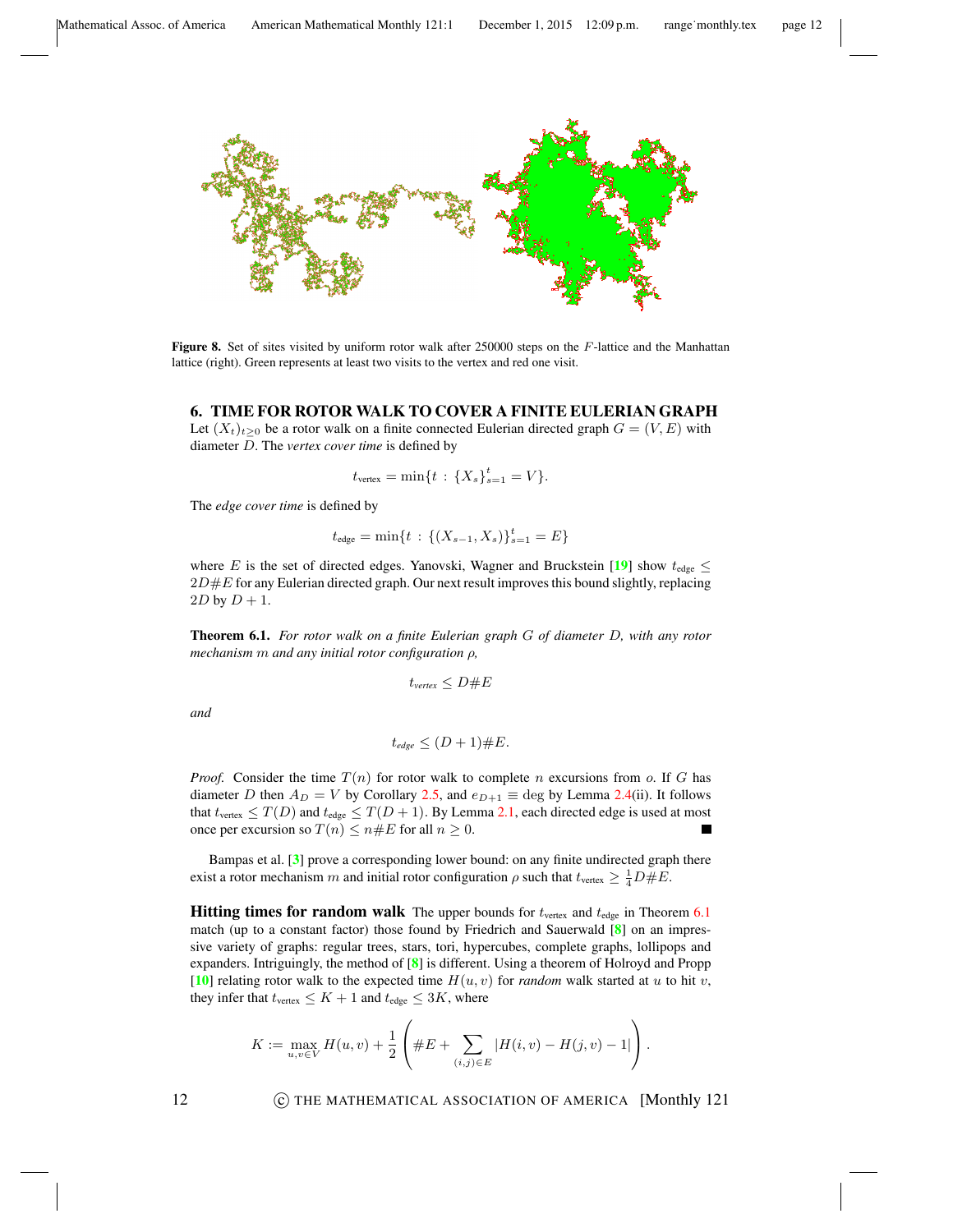

<span id="page-12-11"></span>**Figure 9.** The thick cycle  $G_{\ell,N}$  with  $\ell = 4$  and  $N = 2$ . Long-range edges are dotted and short-range edges are solid.

A curious consequence of the upper bound  $t_{\text{vertex}} \leq K + 1$  of [[8](#page-12-10)] and the lower bound  $\max_{m,\rho} t_{\text{vertex}}(m,\rho) \geq \frac{1}{4}D \# E$  of [[3](#page-12-6)] is the following inequality.

<span id="page-12-12"></span>Corollary 6.2. *For any undirected graph* G *of diameter* D *we have*

$$
K \ge \frac{1}{4}D \# E - 1.
$$

Is  $K$  always within a constant factor of  $D \# E$ ? It turns out the answer is no. To construct a counterexample we will build a graph  $G = G_{\ell,N}$  of small diameter which has so few long-range edges that random walk effectively does not feel them (Figure [9\)](#page-12-11). Let  $\ell, N \geq 2$  be integers and set  $V = \{1, ..., \ell\} \times \{1, ..., N\}$  with edges  $(x, y) \sim (x', y')$  if either  $x' \equiv$  $x \pm 1$  (mod  $\ell$ ) or  $y' = y$ . The diameter of G is 2: any two vertices  $(x, y)$  and  $(x', y')$  are linked by the path  $(x, y) \sim (x + 1, y') \sim (x', y')$ . Each vertex  $(x, y)$  has 2N short-range edges to  $(x \pm 1, y')$  and  $\ell - 3$  long-range edges to  $(x', y)$ . It turns out that if  $\ell$  is sufficiently large and N is much larger still ( $N = \ell^5$ ), then  $K > \frac{1}{10} \ell \# E$ , showing that K can exceed  $D \# E$  by an arbitrarily large factor. The details can be found in [[7](#page-12-8)].

We conclude with a curious observation and a question. Corollary [6.2](#page-12-12) is a fact purely about random walk on a graph. Can it be proved without resorting to rotor walk?

Acknowledgements This work was initiated while the first two authors were visiting Microsoft Research in Redmond, WA. We thank Sam Watson for help with some of the simulations, Tobias Friedrich for bringing to our attention references [[3](#page-12-6)] and [[19](#page-13-7)], and the referees for their careful reading.

#### REFERENCES

- <span id="page-12-3"></span>1. O. Angel and A. E. Holroyd, Rotor walks on general trees, *SIAM Journal on Discrete Mathematics* 25 (2011) 423–446, [arXiv:1009.4802](http://arxiv.org/abs/1009.4802).
- <span id="page-12-5"></span>2. , Recurrent rotor-router configurations, *Journal of Combinatorics* 3 (2012) 185-194, [arXiv:1101.2484](http://arxiv.org/abs/1101.2484).
- <span id="page-12-6"></span>3. E. Bampas, L. Gasieniec, N. Hanusse, D. Ilcinkas, R. Klasing, and A. Kosowski, Euler tour lockin problem in the rotor-router model, in *Distributed Computing*, Springer, 2009, 423–435.
- <span id="page-12-7"></span>4. S. N. Bhatt, S. Even, D. S. Greenberg, and R. Tayar, Traversing directed Eulerian mazes, *J. Graph Algorithms Appl.* 6 (2002) 157–173.
- <span id="page-12-0"></span>5. J. N. Cooper and J. Spencer, Simulating a random walk with constant error, *Combinatorics, Probability and Computing* 15 (2006) 815–822, [arXiv:math/0402323](http://arxiv.org/abs/math/0402323).
- <span id="page-12-1"></span>6. L. Florescu, S. Ganguly, L. Levine, and Y. Peres, Escape rates for rotor walks in Z <sup>d</sup>, *SIAM Journal on Discrete Mathematics* 28 (2014) 323–334, [arXiv:1301.3521](http://arxiv.org/abs/1301.3521).
- <span id="page-12-8"></span>7. L. Florescu, L. Levine, and Y. Peres, The range of a rotor walk (long version), [arXiv:1408.5533](http://arxiv.org/abs/1408.5533).
- <span id="page-12-10"></span>8. T. Friedrich and T. Sauerwald, The cover time of deterministic random walks, *The Electronic Journal of Combinatorics* 17 (2010) R167, [arXiv:1006.3430](http://arxiv.org/abs/1006.3430).
- <span id="page-12-9"></span>9. G. Grimmett, *Percolation*, second ed., Springer, 1999.
- <span id="page-12-2"></span>10. A. E. Holroyd and J. G. Propp, Rotor walks and Markov chains, *Algorithmic Probability and Combinatorics* 520 (2010) 105–126, [arXiv:0904.4507](http://arxiv.org/abs/0904.4507).
- <span id="page-12-4"></span>11. W. Huss and E. Sava, Rotor-router aggregation on the comb, *Electronic Journal of Combinatorics* 18 (2011) P224, [arXiv:1103.4797](http://arxiv.org/abs/1103.4797).